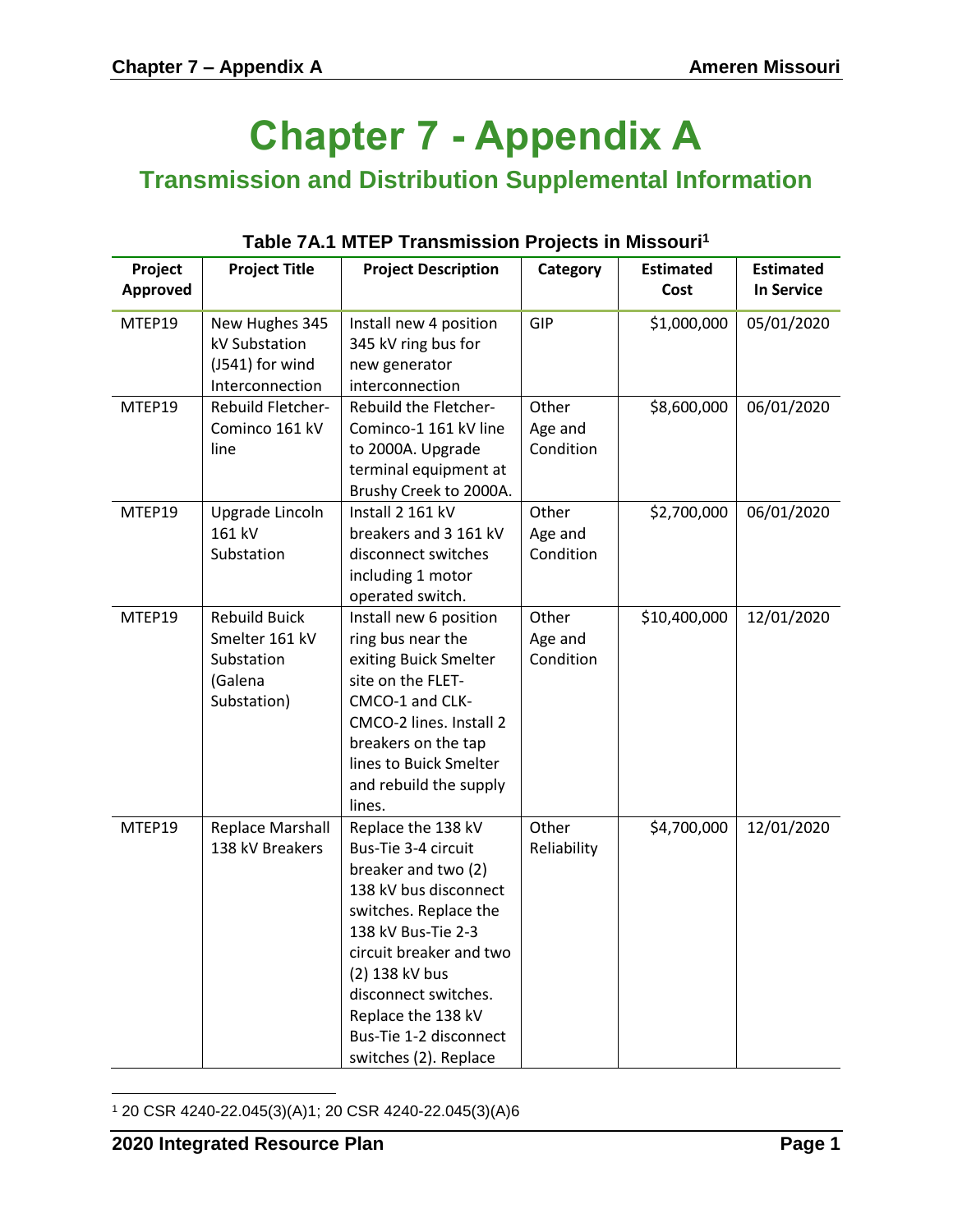|        |                | the 138 kV line breaker    |             |              |            |
|--------|----------------|----------------------------|-------------|--------------|------------|
|        |                | in Marshall Substation     |             |              |            |
|        |                |                            |             |              |            |
|        |                | on the MASN-               |             |              |            |
|        |                | MERAMEC-2 138 kV           |             |              |            |
|        |                | line and two (2) 138 kV    |             |              |            |
|        |                | line disconnect            |             |              |            |
|        |                | switches. Replace the      |             |              |            |
|        |                | 138 kV line breaker in     |             |              |            |
|        |                | Marshall Substation on     |             |              |            |
|        |                | the MRSL-TYSN-2 138        |             |              |            |
|        |                | kV line and two (2) 138    |             |              |            |
|        |                | kV line disconnect         |             |              |            |
|        |                | switches. Add a 138 kV     |             |              |            |
|        |                | line breaker in            |             |              |            |
|        |                | Marshall Substation on     |             |              |            |
|        |                | the MRSL-TYSN-1 138        |             |              |            |
|        |                | kV line and two (2) 138    |             |              |            |
|        |                | kV line disconnect         |             |              |            |
|        |                | switches. Replace the      |             |              |            |
|        |                | CNTL-WAT-1 138 kV          |             |              |            |
|        |                | line breaker in            |             |              |            |
|        |                | <b>Marshall Substation</b> |             |              |            |
|        |                | and two (2) 138 kV line    |             |              |            |
|        |                | disconnect switches.       |             |              |            |
|        |                | Add a 138 kV line          |             |              |            |
|        |                | breaker in Marshall        |             |              |            |
|        |                | Substation on the          |             |              |            |
|        |                | MASN-MERAMEC-1             |             |              |            |
|        |                | 138 kV line and two (2)    |             |              |            |
|        |                | 138 kV line disconnect     |             |              |            |
|        |                | switches.                  |             |              |            |
| MTEP19 | New Dillon 138 | Install initial 5 position | Other       | \$15,100,000 | 12/01/2020 |
|        | kV substation  | ring bus near the west     | Reliability |              |            |
|        | ring bus       | tap to Alfermann           |             |              |            |
|        |                | Substation. Split the      |             |              |            |
|        |                | Clark-Osage-2 line and     |             |              |            |
|        |                | route in and out of the    |             |              |            |
|        |                | ring bus. Split the        |             |              |            |
|        |                | Rivermines-Maries-1        |             |              |            |
|        |                | 138 kV line and            |             |              |            |
|        |                | terminate the western      |             |              |            |
|        |                | section (from Maries)      |             |              |            |
|        |                | into the ring bus and      |             |              |            |
|        |                | connect the eastern        |             |              |            |
|        |                | section to a 28 MVAR       |             |              |            |
|        |                | capacitor bank to be       |             |              |            |
|        |                | located at Dillon.         |             |              |            |
|        |                | Disconnect the line to     |             |              |            |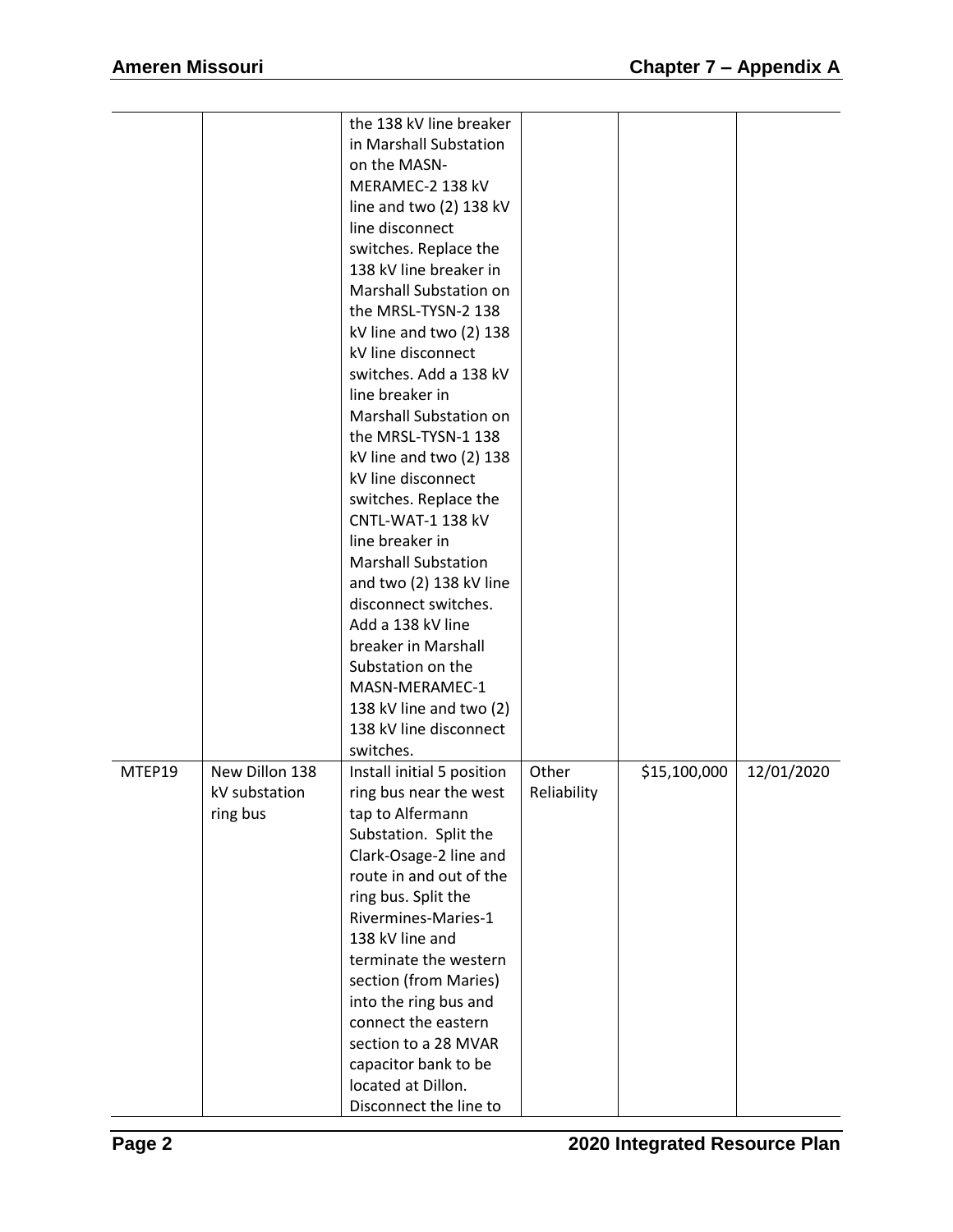|        |                       | Alfermann (to be           |             |              |            |
|--------|-----------------------|----------------------------|-------------|--------------|------------|
|        |                       | acquired by ATXI) from     |             |              |            |
|        |                       | CLK-O-2 and terminate      |             |              |            |
|        |                       | into the ring bus.         |             |              |            |
|        |                       |                            |             |              |            |
|        |                       | Provide one position       |             |              |            |
|        |                       | on the ring bus for        |             |              |            |
|        |                       | AECI supply to             |             |              |            |
|        |                       | Macedonia. Install         |             |              |            |
|        |                       | minimum 2000 A, 138        |             |              |            |
|        |                       | kV bus tie breaker (to     |             |              |            |
|        |                       | be owned by ATXI) at       |             |              |            |
|        |                       | Rolla Municipal            |             |              |            |
|        |                       | Utilities' Alfermann       |             |              |            |
|        |                       | Substation.                |             |              |            |
| MTEP19 | <b>Rebuild Clark-</b> | <b>Rebuild the Clark-</b>  |             | \$10,900,000 | 12/01/2020 |
|        | Cominco 161 kV        | Cominco-2 161 kV line      |             |              |            |
|        | line                  | to 2000A. Upgrade the      |             |              |            |
|        |                       | terminal equipment at      |             |              |            |
|        |                       | <b>Clark Substation to</b> |             |              |            |
|        |                       | 2000A.                     |             |              |            |
| MTEP19 | Replace               | Replace bus-tie            | Other       | \$800,000    | 12/01/2020 |
|        | equipment at          | breaker 16102 and          | Age and     |              |            |
|        | Montgomery 161        | upgrade relays at          | Condition   |              |            |
|        | kV Substation         | Montgomery                 |             |              |            |
|        |                       | Substation.                |             |              |            |
| MTEP18 | New Beehive           | <b>Build a new Beehive</b> | Other       | \$98,930,000 | 12/01/2021 |
|        | 345/138 kV            | 345/138 kV substation      | Reliability |              |            |
|        | substation (Dupo      | including a 345 kV ring    |             |              |            |
|        | Area)                 | bus and a 138 kV           |             |              |            |
|        |                       | Breaker and a Half         |             |              |            |
|        |                       | (BAAH) bus                 |             |              |            |
|        |                       | arrangement with the       |             |              |            |
|        |                       | initial transmission       |             |              |            |
|        |                       | supply from the            |             |              |            |
|        |                       | existing C-BLWN-4511       |             |              |            |
|        |                       | 345 kV line (in and        |             |              |            |
|        |                       | out). Install two          |             |              |            |
|        |                       | 345/138 kV 700 MVA         |             |              |            |
|        |                       | transformers at            |             |              |            |
|        |                       | Beehive substation         |             |              |            |
|        |                       | with outlet                |             |              |            |
|        |                       | transmission to the        |             |              |            |
|        |                       | existing Cahokia-          |             |              |            |
|        |                       | Meramec-1&2138             |             |              |            |
|        |                       | kV lines (in and out) of   |             |              |            |
|        |                       | Beehive substation.        |             |              |            |
|        |                       | Re-conductor/Rebuild       |             |              |            |
|        |                       | the Mississippi river      |             |              |            |
|        |                       |                            |             |              |            |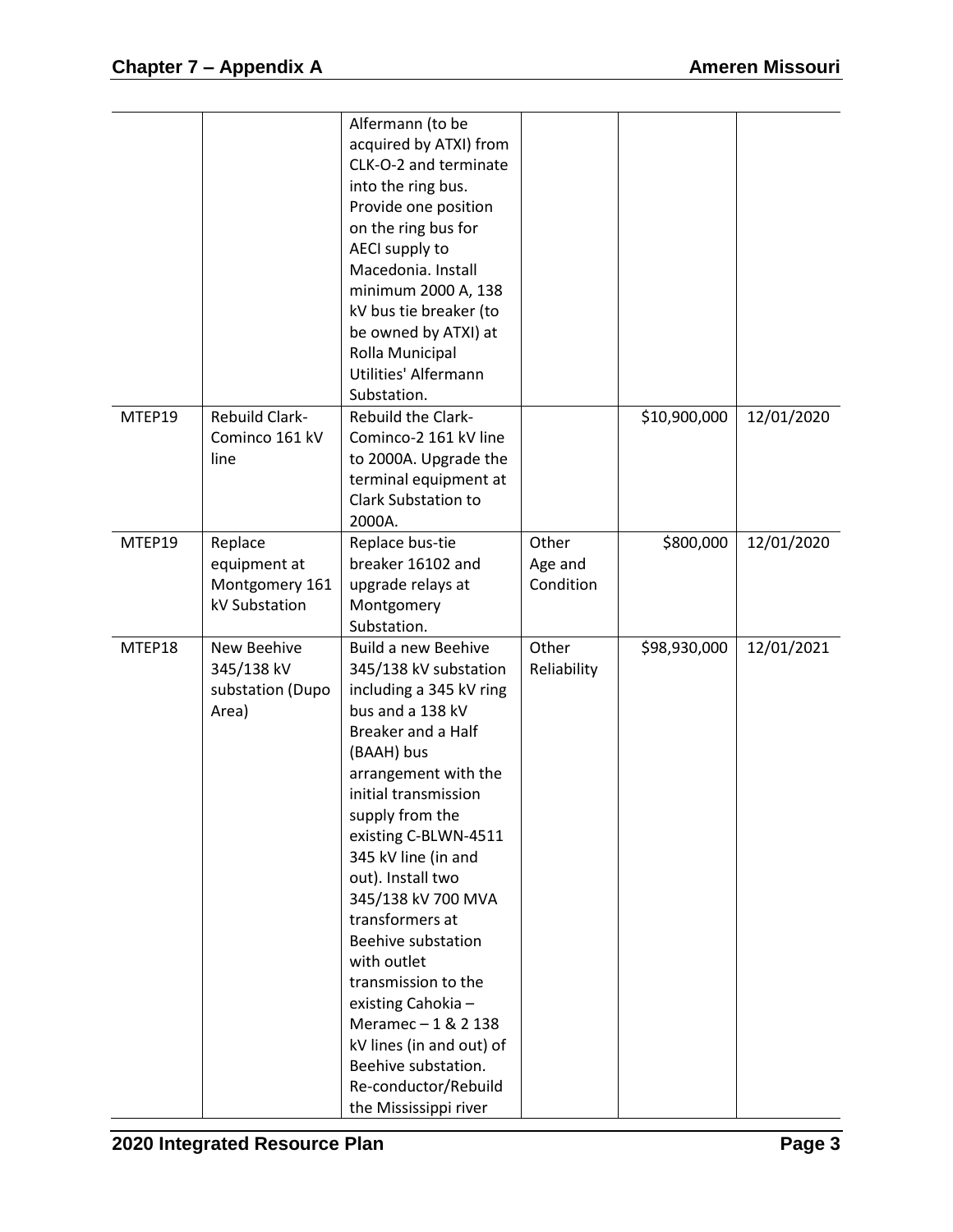|        |                                                                     | crossing and Beehive -<br>Watson - 1351 138 kV<br>line and Beehive -<br>Mackenzie section of<br>Beehive - Lakeshire -<br>1468 138 kV line with<br>conductor having a<br>minimum summer<br>emergency capability<br>of 2000 Amps. Install<br>$+/- 250$ Mvar<br>STATCOMs at both the<br>new Beehive<br>Substation and the |                               |              |            |
|--------|---------------------------------------------------------------------|------------------------------------------------------------------------------------------------------------------------------------------------------------------------------------------------------------------------------------------------------------------------------------------------------------------------|-------------------------------|--------------|------------|
| MTEP19 | Mason Breaker<br>Replacement                                        | Meramec switchyard<br>Replace overstressed<br>Bus-Tie 1-2 138 kV<br>breaker.                                                                                                                                                                                                                                           | Other<br>Reliability          | \$1,000,000  | 12/01/2021 |
| MTEP19 | Re-energize<br>Miller-Zion 161<br>kV line                           | Install new breaker<br>station at Zion. Install<br>new 138/161 kV<br>transformer, New<br>breaker station to tie-<br>in Bland-Osage-6030<br>and Gasco-Osage-2<br>138 kV lines at Miller.<br>Restore the Miller-Zion<br>161 kV line to<br>operation.                                                                     | Other<br>Reliability          | \$26,300,000 | 12/01/2021 |
| MTEP19 | Rebuild St.<br>Francios-<br><b>Rivermines 138</b><br>kV lines 2 & 3 | Replace structures in<br>order to permit and<br>operating temperature<br>of 110 degrees C from<br>structure 254 to 307.                                                                                                                                                                                                | Other<br>Age and<br>Condition | \$4,900,000  | 12/01/2021 |
| MTEP19 | <b>Replace Sioux</b><br>345/138 kV<br>transformer                   | Replace the existing<br>345-138 kV<br>transformer with a<br>new unit                                                                                                                                                                                                                                                   | Other<br>Age and<br>Condition | \$5,000,000  | 12/01/2021 |
| MTEP19 | <b>Upgrade Maline</b><br>138 kV<br>Substation                       | Replace bus tie 3-4<br>OCB, and pos S OCB.                                                                                                                                                                                                                                                                             | Other<br>Age and<br>Condition | \$1,900,000  | 12/01/2021 |
| MTEP19 | Replace Warson<br>161 kV<br>Substation<br>equipment                 | Replace Bus tie 1-2 and<br>3-4 breakers                                                                                                                                                                                                                                                                                | Other<br>Age and<br>Condition | \$4,400,000  | 12/01/2021 |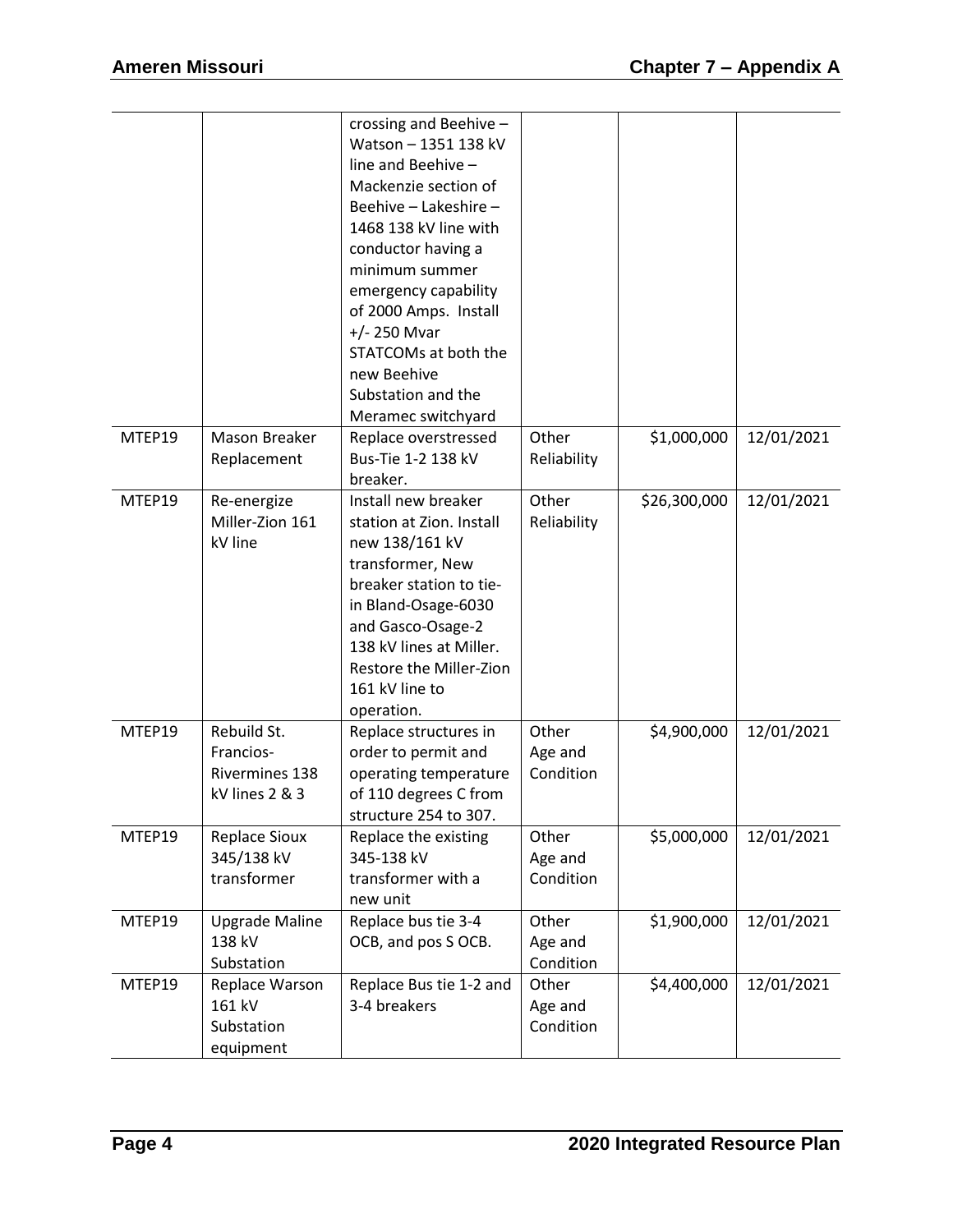| MTEP19<br>MTEP19 | Rebuild Mason-<br>Wildwood 138<br>kV lines 1 & 2<br><b>Replace Marion</b><br>Tap-Marion 161 | Rebuild Conway-<br>Clarkson section to<br>2000A. 7 structure<br>replacements required<br>on the Mason-Conway<br>section.<br>Replace structures on<br>the Marion Tap-Marion                                                                                                                                                                                         | Other<br>Age and<br>Condition<br>Other<br>Age and | \$18,300,000<br>\$600,000 | 06/01/2022<br>12/01/2022 |
|------------------|---------------------------------------------------------------------------------------------|--------------------------------------------------------------------------------------------------------------------------------------------------------------------------------------------------------------------------------------------------------------------------------------------------------------------------------------------------------------------|---------------------------------------------------|---------------------------|--------------------------|
|                  | kV Structures                                                                               | section of the Peno-<br>Creek-Spalding-2 line.                                                                                                                                                                                                                                                                                                                     | Condition                                         |                           |                          |
| MTEP19           | Rebuild Huster-<br>Belleau 138 kV<br>line                                                   | Rebuild HUST-BELU-3<br>to 1600A. Upgrade 2<br>138 kV switches and<br>bus conductor at<br>Huster to achieve<br>1600A capability.                                                                                                                                                                                                                                    | Other<br>Age and<br>Condition                     | \$3,800,000               | 06/01/2023               |
| MTEP19           | Rebuild Mason-<br>Meramec 1 & 2<br>138 kV lines                                             | Replace six (6) steel<br>lattice structures to<br>permit operation of<br>the existing conductor<br>to 120°C in the 13.97<br>mile section from<br><b>Marshall to Meramec</b><br>in the Mason $-$<br>Meramec $-1$ and<br>Mason - Meramec $-2$<br>138 kV double-circuit<br>line. Modify underbuild<br>in 39 spans. Install<br><b>OPGW from Marshall</b><br>to Rudder. | Other<br>Age and<br>Condition                     | \$18,700,000              | 12/01/2023               |
| MTEP12           | <b>Wallen Creek</b><br>Substation High-<br>Side Transfer                                    | Install 2-2000 A,138 kV<br><b>PCBs</b>                                                                                                                                                                                                                                                                                                                             | Other<br>Reliability                              | \$2,635,000               | 12/01/2025               |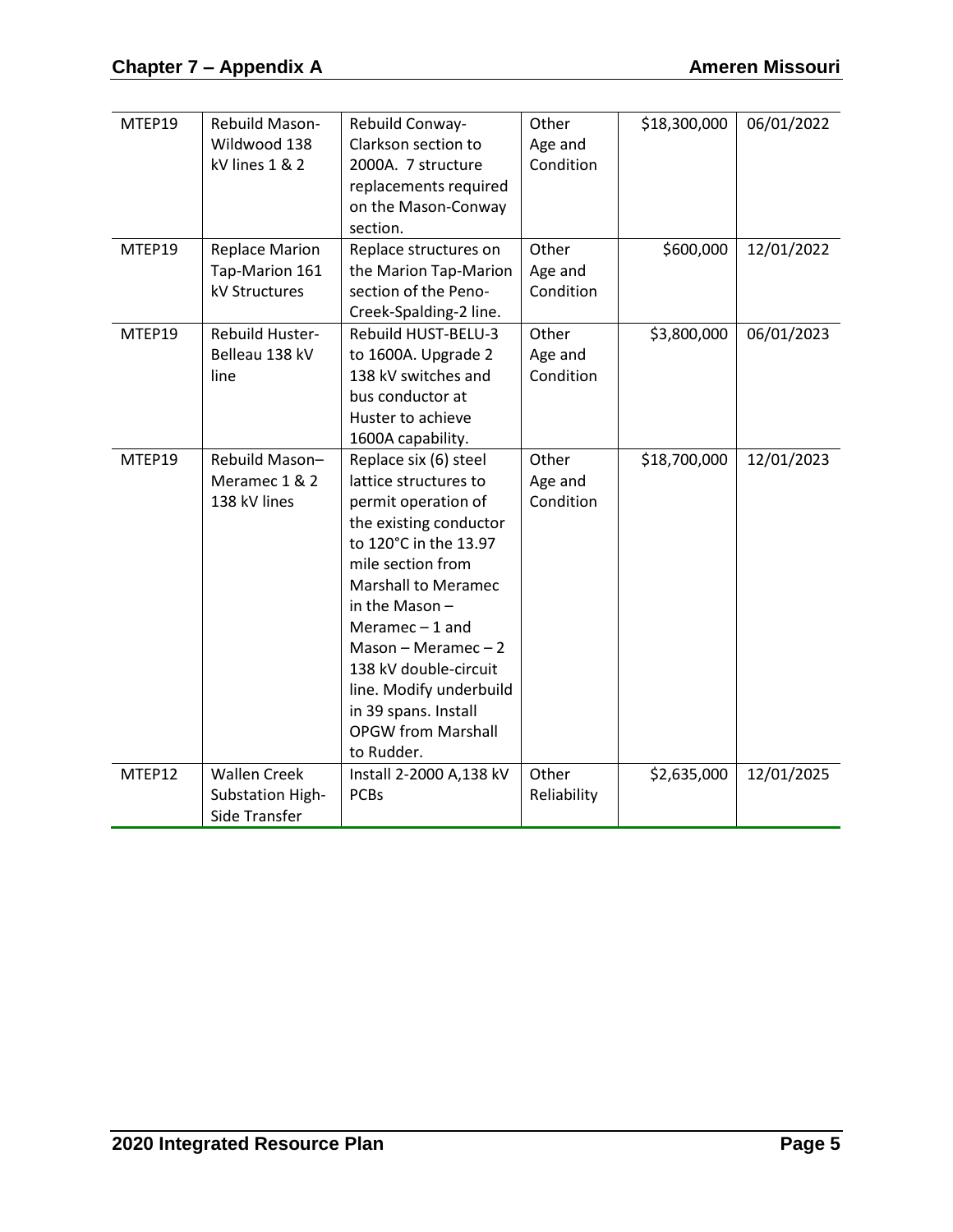| Project                                                                          | <b>Description</b>                                                                                                                                                                                                                                                                                                                                     | <b>Status</b>                       |
|----------------------------------------------------------------------------------|--------------------------------------------------------------------------------------------------------------------------------------------------------------------------------------------------------------------------------------------------------------------------------------------------------------------------------------------------------|-------------------------------------|
| Upgrade Selma-<br>Buck Knob 138 kV<br>line (1302)                                | Upgrade the DPFE-SEL-1302 138 kV line from Selma<br>Substation to the old Buck Knob substation location with<br>conductor capable of 1600A under summer emergency<br>conditions. Upgrade terminal equipment at Selma to 1600A<br>minimum capability.                                                                                                   | In service<br>approximately<br>2021 |
| New Blue Bird<br>Solar (J817)<br>interconnection                                 | Add terminal facilities at Warrenton 161 kV substation to<br>interconnect J817,                                                                                                                                                                                                                                                                        | In service<br>approximately<br>2021 |
| <b>Rebuild Sioux-</b><br>Meppen North<br>138 kV line (4)                         | Rebuild existing river crossing (structures 173-179).                                                                                                                                                                                                                                                                                                  | In service<br>approximately<br>2021 |
| Upgrade Tyson<br>138 kV substation                                               | Replace overstressed 138 kV breakers                                                                                                                                                                                                                                                                                                                   | In service<br>approximately<br>2021 |
| Replace Stoddard<br>161 kV breakers                                              | Replace 1-161 kV breaker at Stoddard                                                                                                                                                                                                                                                                                                                   | In service<br>approximately<br>2021 |
| Rebuild Sioux-<br>Meppen-4, Page-<br>Sioux-4, Sioux-<br>Huster-1 138 kV<br>lines | Sioux-Huster-1/Sioux-Meppen North-4: Rebuild ~9 miles of<br>triple circuit 138 kV lattice tower line to double-circuit steel<br>poles.                                                                                                                                                                                                                 | In service<br>approximately<br>2021 |
| Reconfigure<br>Viburnum 161/34<br>kV Substation                                  | Install 2 161 kV line breakers and 1 161 kV circuit switcher<br>on the transformer to split the CLK-CMCO-2 line and create<br>2 circuits into Viburnum Substation.                                                                                                                                                                                     | In service<br>approximately<br>2021 |
| <b>Rebuild Sioux-</b><br>Meppen 138 kV<br>Line $(4)$                             | Rebuild 3.7 mile Missouri side section (Str. 146-173) of the<br>old Page-Keokuk line w/ T2 conductor. Page-Sioux-4:<br>Rebuild Missouri River crossing (Str. 112-117) w/ 2000A<br>rated conductor.                                                                                                                                                     | In service<br>approximately<br>2021 |
| Upgrade Tegeler<br>138 kV substation                                             | Install a new 2000 A circuit breaker and associated<br>disconnect switches in the TGLR-BLAN-6756 138 kV line<br>terminal. Replace the existing 1600 A circuit breaker and<br>associated 1200 A disconnect switches and 1590 kcmil AAC<br>bus conductor at position H5 with equipment capable of<br>carrying 2000 A during summer emergency conditions. | In service<br>approximately<br>2021 |

 $\overline{a}$ <sup>2</sup> 20 CSR 4240-22.045(6)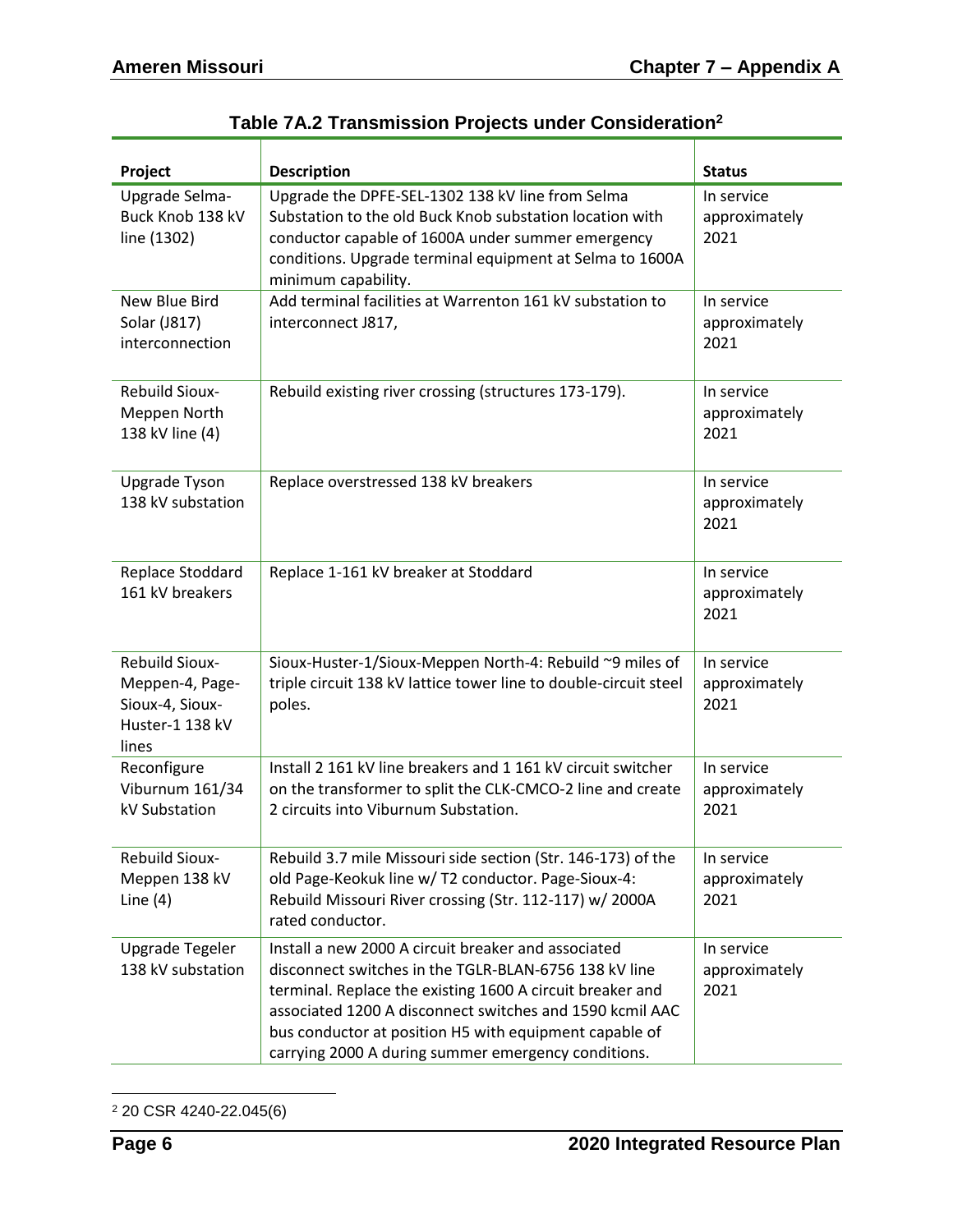|                                                              | Increase relay load limit. Replace the existing 1200 A<br>disconnect switches and 1590 kcmil AAC bus conductor in<br>position H9 to match the capability of the 2000 A circuit<br>breaker. Install 2 circuit switchers on the high-side of the<br>new and existing 138/34.5 kV transformers, having a<br>minimum continuous current rating of 600 A.                                                                                                                                                                                                                                                         |                                     |
|--------------------------------------------------------------|--------------------------------------------------------------------------------------------------------------------------------------------------------------------------------------------------------------------------------------------------------------------------------------------------------------------------------------------------------------------------------------------------------------------------------------------------------------------------------------------------------------------------------------------------------------------------------------------------------------|-------------------------------------|
| <b>Upgrade Berkeley</b><br>138 kV Substation                 | Replace 138 kV bus tie 1-2 and 2-3 breakers. Upgrade<br>position to 2000A.                                                                                                                                                                                                                                                                                                                                                                                                                                                                                                                                   | In service<br>approximately<br>2021 |
| Rebuild Campbell-<br>Maline 138 kV<br>lines $1/2$            | Replace existing conductor with composite core conductor<br>on branches 93 and 94.                                                                                                                                                                                                                                                                                                                                                                                                                                                                                                                           | In service<br>approximately<br>2021 |
| <b>Upgrade Spencer</b><br>Creek 345 kV<br>substation         | Replace switches on 345kv pos V3, V5, V6, V7 and reactor<br>position.                                                                                                                                                                                                                                                                                                                                                                                                                                                                                                                                        | In service<br>approximately<br>2021 |
| New Loose Creek<br>345 kV shunt<br>reactor                   | Install 345 kV shunt reactor at Loose Creek                                                                                                                                                                                                                                                                                                                                                                                                                                                                                                                                                                  | In service<br>approximately<br>2021 |
| Upgrade<br>Gasconade-Osage<br>161 kV line                    | Replace both shield wires and replace structures as needed.                                                                                                                                                                                                                                                                                                                                                                                                                                                                                                                                                  | In service<br>approximately<br>2021 |
| Upgrade<br>Campbell-Euclid<br>161 kV line                    | Replace shield wires on the Campbell-Euclid-4 circuit.<br>Replace structures and crossarms as needed.                                                                                                                                                                                                                                                                                                                                                                                                                                                                                                        | In service<br>approximately<br>2021 |
| Upgrade<br>Frederickstown-<br>Heritage 161 kV<br>line (7011) | Replace poles for OPGW installation. Structure<br>replacements will increase the rating to 120 degrees C.                                                                                                                                                                                                                                                                                                                                                                                                                                                                                                    | In service<br>approximately<br>2021 |
| New Hull 161/138<br>kV transformer                           | Install new 161 kV Finn ring bus (Hannibal area). Convert<br>the Spalding Substation to a ring bus configuration adding a<br>positon for a line to the Hannibal area Substation. Double<br>circuit the PENO-SPLD-2 line from Spalding to the Marion<br>tap and rebuild the Marion Tap 161 kV section of the PENO-<br>SPLD-2 line to the Mississippi River, through the new<br>Hannibal area Substation and the existing Marion<br>Substation. Install new 161 kV bus-tie breaker at Marion<br>Substation. Install new 161-138 kV transformer at Hull<br>substation. Operate the HULL-MRN-1690 line at 161kV. | In service<br>approximately<br>2022 |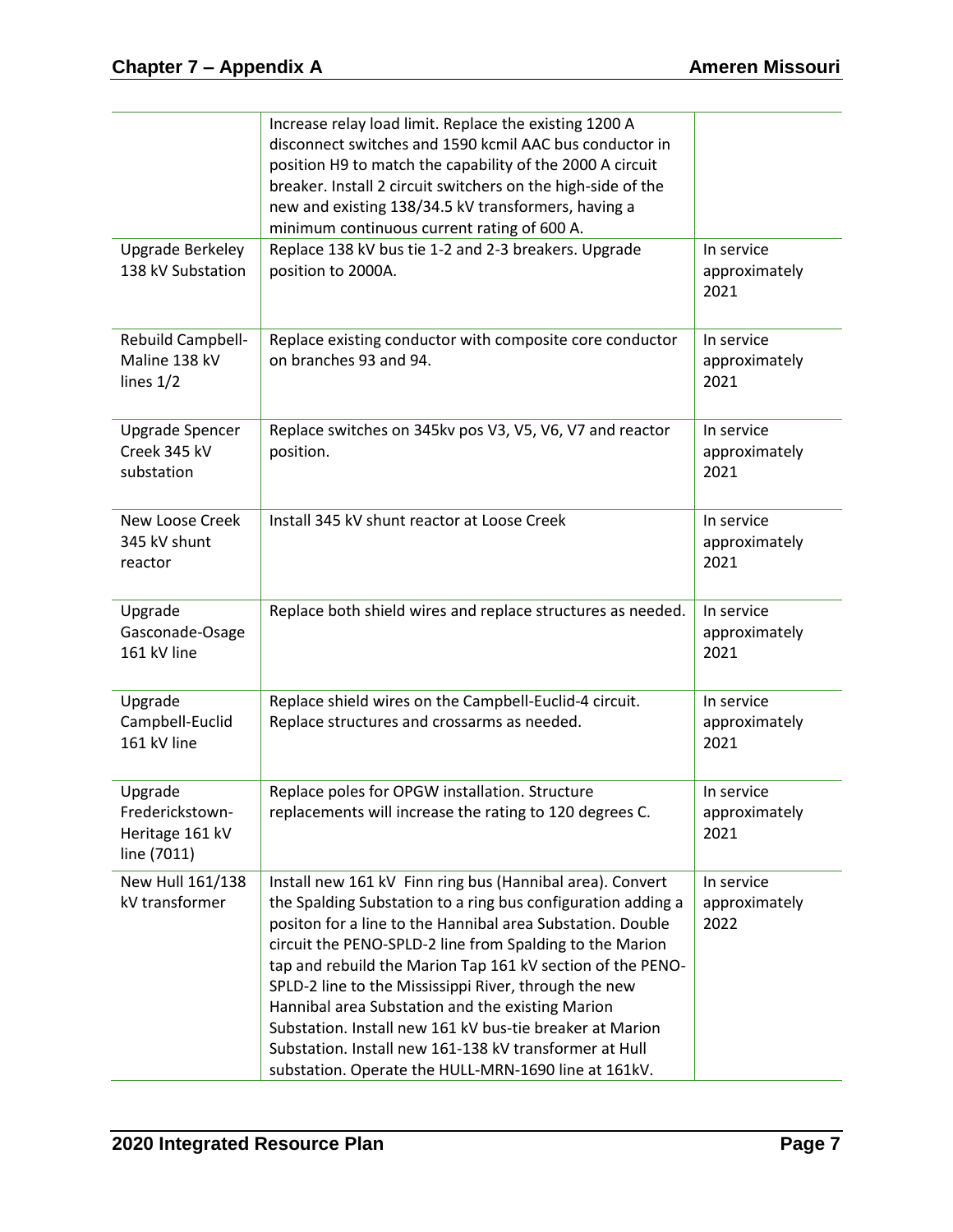| Reconductor<br>Meramec-Joachim<br>138 kV line 2            | Reconductor to 1600 A summer emergency capability                                                                                                                                                                                                                                                                                                                                                                                                                                                                                                                                                                                                                                                                                                                                                                                                                                                                                                                                                                                                                   | In service<br>approximately<br>2022 |
|------------------------------------------------------------|---------------------------------------------------------------------------------------------------------------------------------------------------------------------------------------------------------------------------------------------------------------------------------------------------------------------------------------------------------------------------------------------------------------------------------------------------------------------------------------------------------------------------------------------------------------------------------------------------------------------------------------------------------------------------------------------------------------------------------------------------------------------------------------------------------------------------------------------------------------------------------------------------------------------------------------------------------------------------------------------------------------------------------------------------------------------|-------------------------------------|
| Reconductor<br>Bland-Tegeler 138<br>kV line                | Reconductor line to 1200 A summer emergency capability                                                                                                                                                                                                                                                                                                                                                                                                                                                                                                                                                                                                                                                                                                                                                                                                                                                                                                                                                                                                              | In service<br>approximately<br>2022 |
| Replace Tyson<br>345/138 kV<br>Transformer                 | Replace XFMR 1 with a hardened unit and replace the<br>138kV XFMR 1 breaker and Replace XFMR 3 breaker.                                                                                                                                                                                                                                                                                                                                                                                                                                                                                                                                                                                                                                                                                                                                                                                                                                                                                                                                                             | In service<br>approximately<br>2022 |
| Upgrade Kelso<br>345/161 kV<br>substations                 | Install new 3000 A circuit breaker and motor-operated<br>disconnect switch on 345 kV position V3. Replace the<br>existing Kelso substation 336 MVA auto transformer #1<br>with a 560 MVA transformer. Replace the existing Kelso<br>substation 161 kV bus tie 1-2 position H7 circuit breaker<br>and bus disconnect switches. Replace the existing Kelso<br>substation 161 kV position H6 circuit breaker and<br>disconnect switch, upgrade the bus conductor of position<br>H6 to achieve a minimum current carrying capability of<br>3000 A. Replace the existing Kelso substation H3 and H4<br>161 kV circuit breakers and disconnect switches in the<br>CAPE-KEL-2 and KEL-MINR-2 terminals. Upgrade Kelso<br>substation positions H3 and H4 bus conductors to achieve a<br>minimum current carry capability of 2000 A. Replace the<br>existing Kelso substation 161 kV disconnect switch on<br>position H10. Replace the existing Kelso substation H11 and<br>H12 161 kV disconnect switches (line and bus) in the CAPE-<br>KEL-3) and KEL-MORLEY-3 terminals. | In service<br>approximately<br>2022 |
| Upgrade<br>Rivermines 138 kV<br>substation                 | Replace 138kV breakers on bus tie 1-2 and bus tie 2-3                                                                                                                                                                                                                                                                                                                                                                                                                                                                                                                                                                                                                                                                                                                                                                                                                                                                                                                                                                                                               | In service<br>approximately<br>2022 |
| <b>Reconductor Page-</b><br>Berkeley 138 kV<br>lines $1/2$ | Reconductor the Page-Berkeley-1&2 circuits with ACCR<br>conductor                                                                                                                                                                                                                                                                                                                                                                                                                                                                                                                                                                                                                                                                                                                                                                                                                                                                                                                                                                                                   | In service<br>approximately<br>2022 |
| <b>Upgrade McClay</b><br>138 kV Substation                 | Add breakers to each of the 138 kV lines and upgrade<br>relays.                                                                                                                                                                                                                                                                                                                                                                                                                                                                                                                                                                                                                                                                                                                                                                                                                                                                                                                                                                                                     | In service<br>approximately<br>2022 |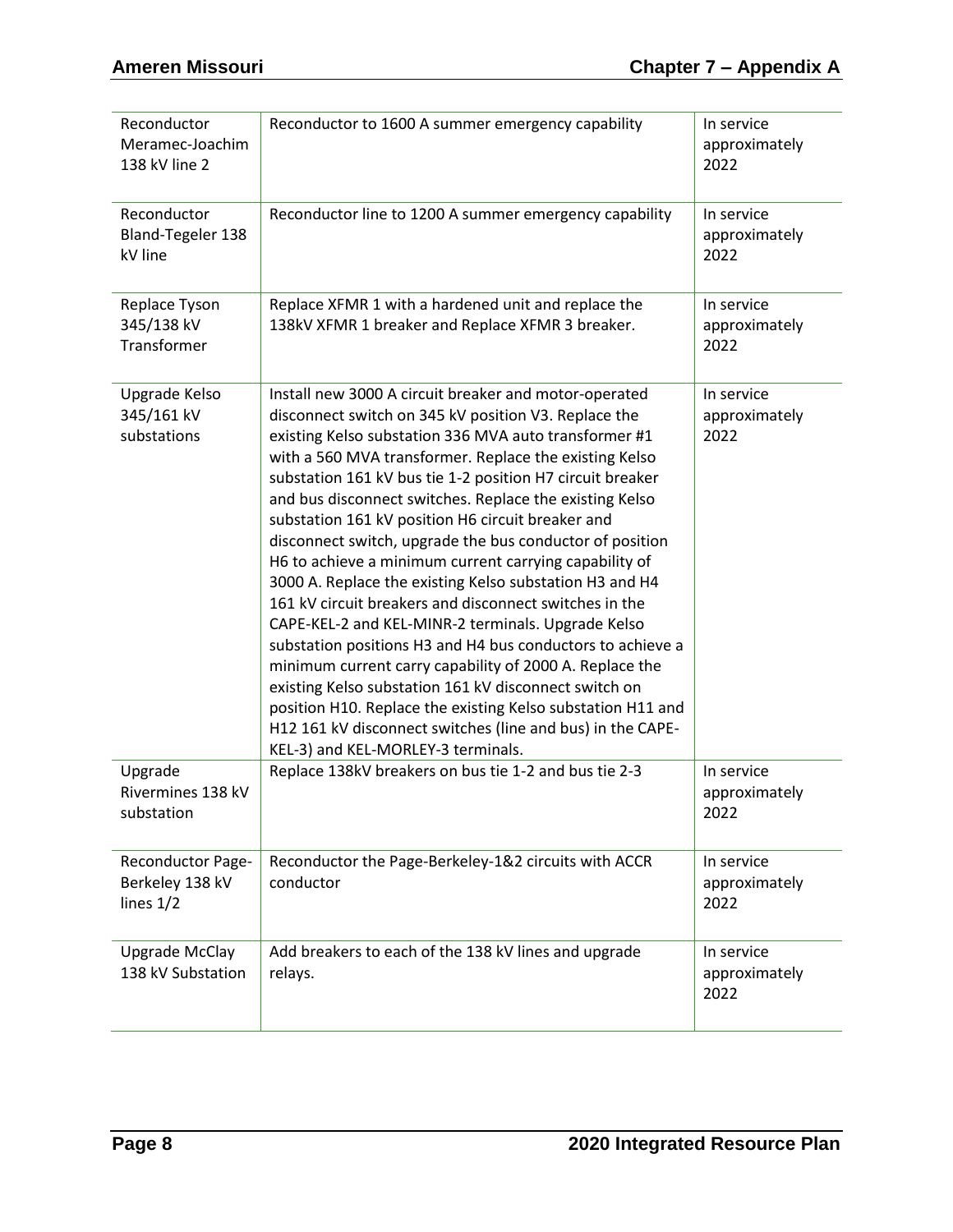| Upgrade Lakeshire<br>161 kV substation                                  | Replace 40 kA breakers on positions H and U for cap banks<br>2A and 2B with 50 kA breakers.                                                                                                                                                                                  | In service<br>approximately<br>2022 |
|-------------------------------------------------------------------------|------------------------------------------------------------------------------------------------------------------------------------------------------------------------------------------------------------------------------------------------------------------------------|-------------------------------------|
| <b>Upgrade Gray</b><br>Summit 345/161<br>kV substation                  | Replace the Bus-Tie 1-2 breaker at Gray Summit with a<br>symmetrically rated 40 kA circuit breaker.                                                                                                                                                                          | In service<br>approximately<br>2022 |
| Replace Mason<br>345/138 kV<br>Transformer                              | Replace 345/138 kV, 560 MVA Transformer #2 with a 700<br>MVA unit                                                                                                                                                                                                            | In service<br>approximately<br>2022 |
| Upgrade Labadie<br>345 kV substation                                    | Upgrade switches and CTs to 3000A. Labadie 345 kV bus-tie<br>2-3 Upgrade                                                                                                                                                                                                     | In service<br>approximately<br>2022 |
| <b>New</b><br>Fredericktown 138<br>kV substation                        | Install 138 kV ring bus at Fredericktown Substation                                                                                                                                                                                                                          | In service<br>approximately<br>2022 |
| Reconductor<br>Sioux-Huster 138<br>kV line                              | Reconductor 5.9 miles of 954 kcmil ACSR with conductor<br>capable of carrying 1600 A under summer emergency<br>conditions. Replace 1200 A terminal equipment (disconnect<br>switches, CT's, bus conductor) at Huster with equipment<br>capable of carrying 1600 A or better. | In service<br>approximately<br>2023 |
| Relocate Page 138<br>kV substation to<br>new Bugle 138 kV<br>Substation | Relocate the existing 138 kV Page substation to the new<br>Bugle site. 138 kV to be built as breaker and a half<br>arrangement.                                                                                                                                              | In service<br>approximately<br>2023 |
| Rebuild Pike 161<br>kV Substation                                       | Rebuild the Pike 161 kV substation to a Ring bus<br>configuration.                                                                                                                                                                                                           | In service<br>approximately<br>2023 |
| Rebuild Lutesville-<br>St. Francois 345 kV<br>line                      | Rebuild 63 miles of 345kV wood H-frame circuit.                                                                                                                                                                                                                              | In service<br>approximately<br>2023 |
| Reconductor<br>Berkley South 161<br>kV lines 1/2                        | Reconductor BERK-S-1 & 2 on branches 1004 and 1005 with<br>composite core conductor.                                                                                                                                                                                         | In service<br>approximately<br>2023 |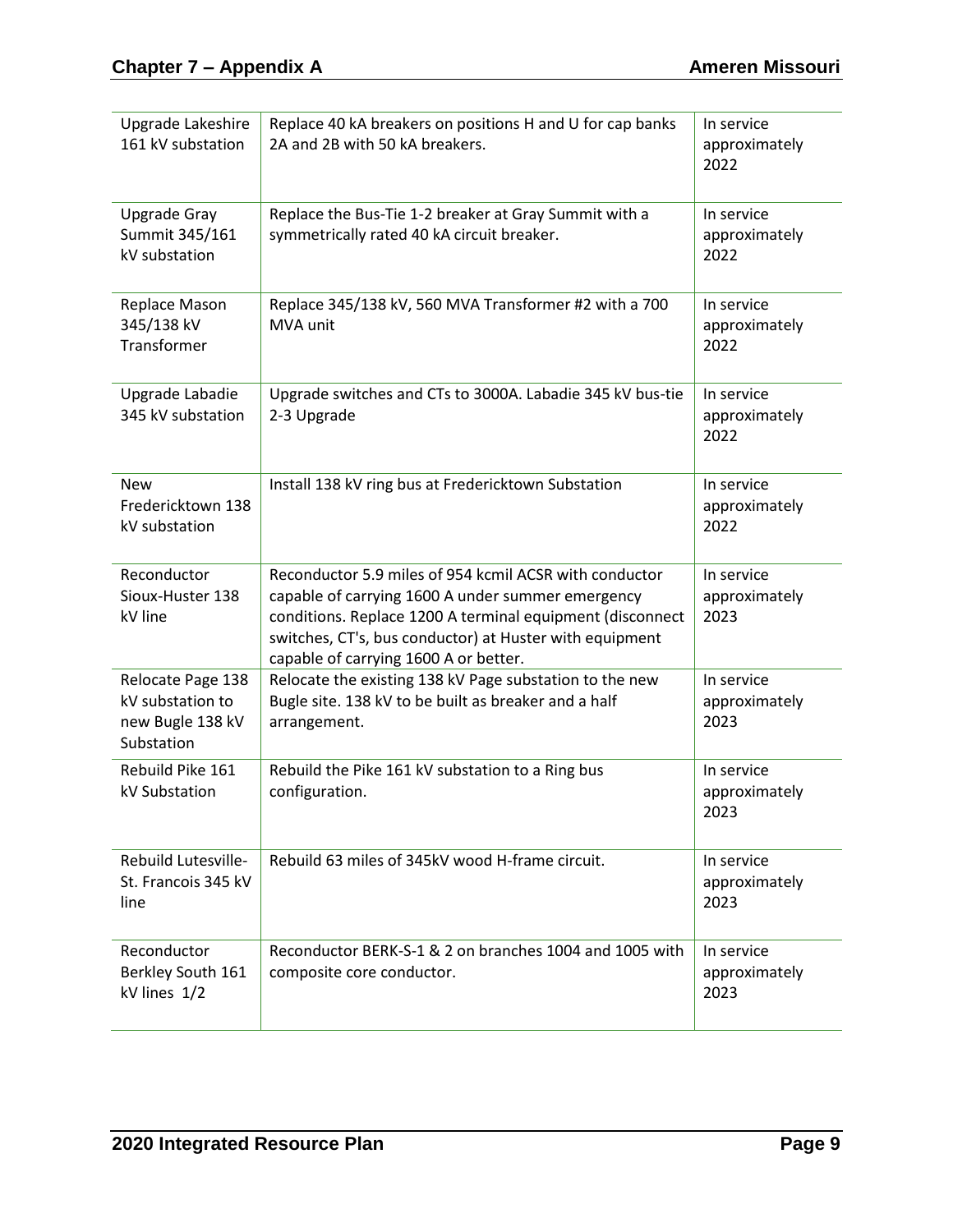| New Mason 138<br>kV shunt reactive<br>device     | Install a shunt Reactive device to control voltages at Mason<br>3 138 kV bus | In service<br>approximately<br>2023 |
|--------------------------------------------------|------------------------------------------------------------------------------|-------------------------------------|
| Rebuild Page-<br>Sioux 138 kV line<br>(4)        | Rebuild existing Missouri River crossing (Str. 112-117)                      | In service<br>approximately<br>2023 |
| <b>Rebuild Bland-</b><br>Franks 345 kV line      | Rebuild approximately 44 miles 345kV line to 3000A.                          | In service<br>approximately<br>2024 |
| <b>New Montgomery</b><br>345 kV shunt<br>reactor | Install 50 Mvar shunt reactor at Montgomery 345 kV<br>substation.            | In service<br>approximately<br>2025 |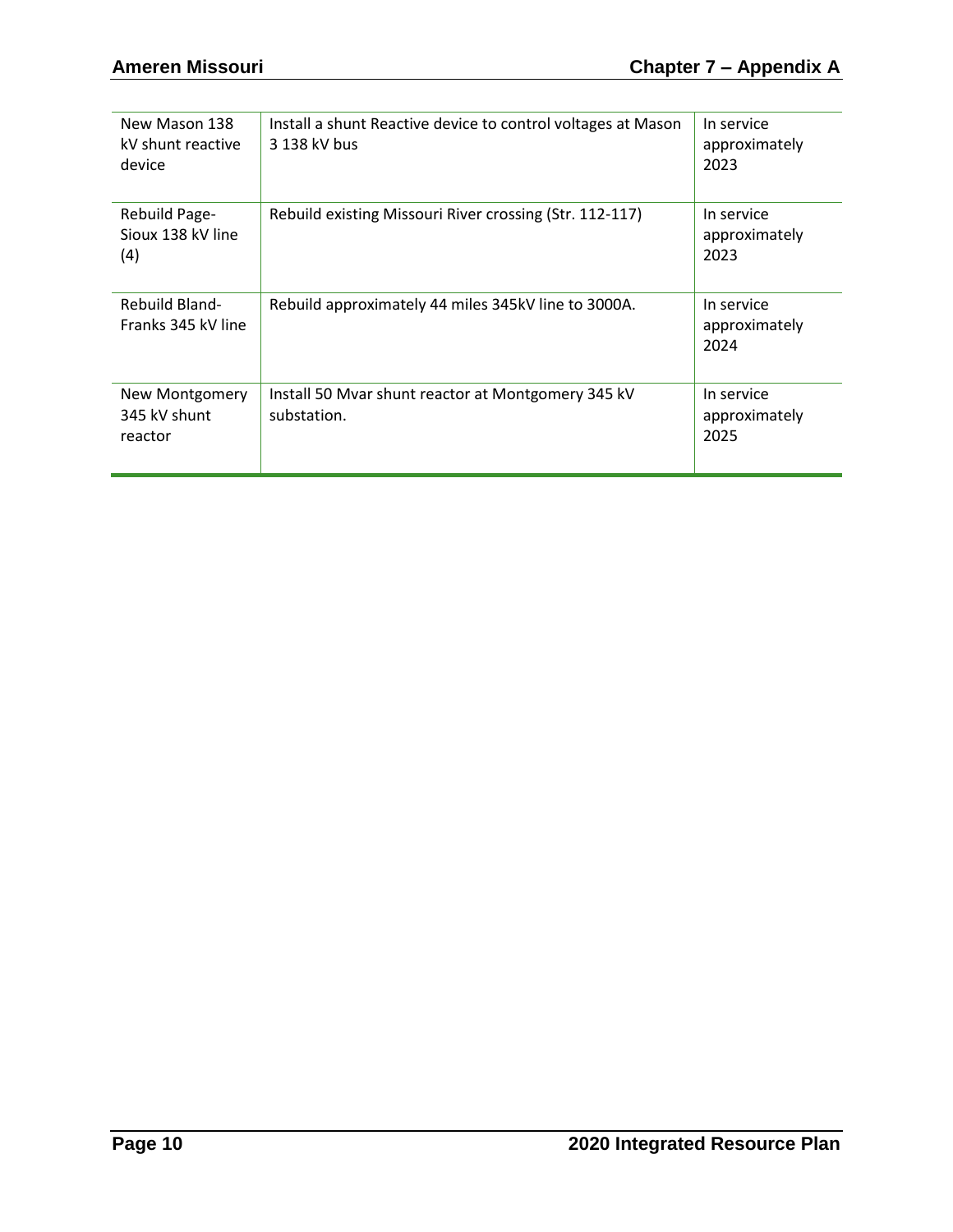| \$/kW-yr | <b>Avoided Transmission Avoided Distribution</b> |      | <b>Total T&amp;D</b> |
|----------|--------------------------------------------------|------|----------------------|
| 2020     | \$2                                              | \$18 | \$20                 |
| 2021     | \$2                                              | \$18 | \$20                 |
| 2022     | \$2                                              | \$18 | \$21                 |
| 2023     | \$2                                              | \$19 | \$21                 |
| 2024     | \$2                                              | \$19 | \$22                 |
| 2025     | \$2                                              | \$20 | \$22                 |
| 2026     | \$2                                              | \$20 | \$22                 |
| 2027     | \$2                                              | \$20 | \$23                 |
| 2028     | \$2                                              | \$21 | \$23                 |
| 2029     | \$3                                              | \$21 | \$24                 |
| 2030     | \$3                                              | \$22 | \$24                 |
| 2031     | \$3                                              | \$22 | \$25                 |
| 2032     | \$3                                              | \$23 | \$25                 |
| 2033     | \$3                                              | \$23 | \$26                 |
| 2034     | \$3                                              | \$23 | \$26                 |
| 2035     | \$3                                              | \$24 | \$27                 |
| 2036     | \$3                                              | \$24 | \$27                 |
| 2037     | \$3                                              | \$25 | \$28                 |
| 2038     | \$3                                              | \$25 | \$28                 |
| 2039     | \$3                                              | \$26 | \$29                 |
| 2040     | \$3                                              | \$26 | \$30                 |

**Table 7A.3 Transmission and Distribution Avoided Costs<sup>3</sup>**

 $\overline{a}$ 20 CSR 4240-22.045(2); 20 CSR 4240-22.045(3)(A)3; 20 CSR 4240-22.050(5)(A)1